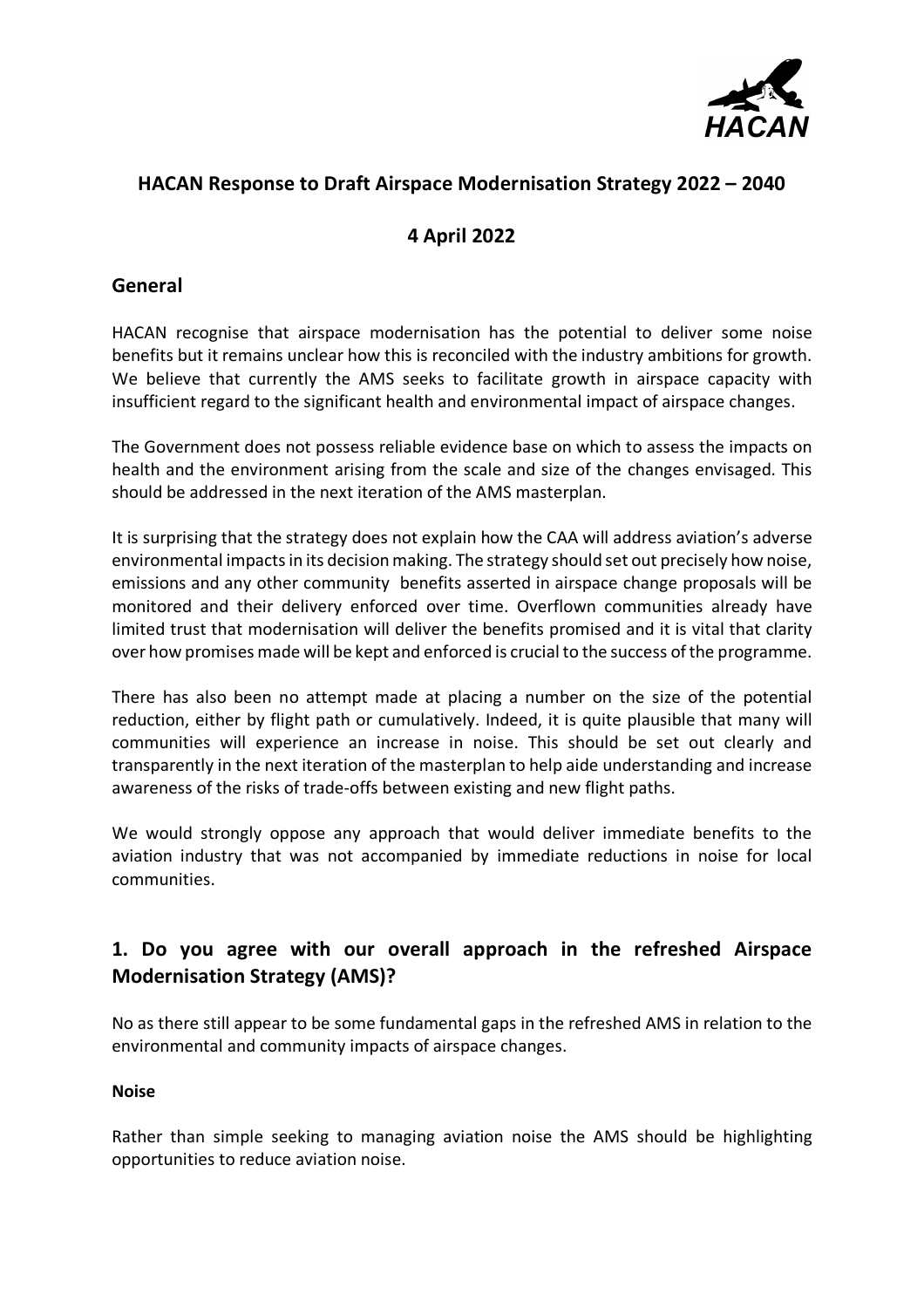

It is not clear how the AMS will achieve the goal of policy to *"limit and, where possible, reduce the number of people in the UK significantly affected by adverse impacts from aircraft noise."*  There has been no baseline set of the total number of people currently adversely affected by noise nor any estimation of how the strategy will ensure this number is reduced.

The strategy does not set out any principles or targets for how noise emissions should be reduced. As the CAA recognises, the AMS may facilitates additional growth in flight numbers. It is not clear how noise reductions can be achieved alongside such increases.

Baseline noise measurements should be included so that communities can compare the current situation to the change being proposed. This should be in an understandable format. The desire to enhance the capacity of the airspace means that any possible reductions in noise may well be wiped out by the increase in traffic. Without the key statistics it will be difficult to make any informed judgement on the merits or disbenefits of an airspace change proposal.

Rather than aiming for the AMS to deliver reductions in average noise level per flight the focus should be on the optimisation of flight paths to reduce noise impacts, particularly for those communities already adversely impacted.

It is not clear how different proposals for routes be weighted. Will routes that concentrate noise over already overflown communities (to keep the total number of people impacted to a minimum) be preferred to possible multiple routes that expose more people overall to noise but to a lesser extent?

HACAN would support the equitable distribution of noise with protected periods of respite. Consequently, we would like to see greater consideration in the strategy as to how the number of flights is distributed, and an analysis of the impacts of the different options on existing overflown communities and those potentially newly impacted.

The AMS makes no reference to any objective research into the impacts of highly concentrated flight paths. International experience shows that wherever concentrated flight paths have been introduced over densely populated areas, this has met with overwhelming opposition, and legal challenges.

There is also no consideration in the refreshed AMS of the cumulative noise impacts on communities overflown by more than one airport.

#### **Air Pollution**

There remains an inconsistency in references to the level at which aircraft emissions are unlikely to have a significant impact on local air quality. The consultation document refers to the ICAP Document 9889 as stating that this is 1,000 feet, however it appears that the document actually states that the mixing layer is above 1,000 metres which is a significant difference. Interestingly, references to 1,000 feet limits appear to be constrained to NO2 emissions only.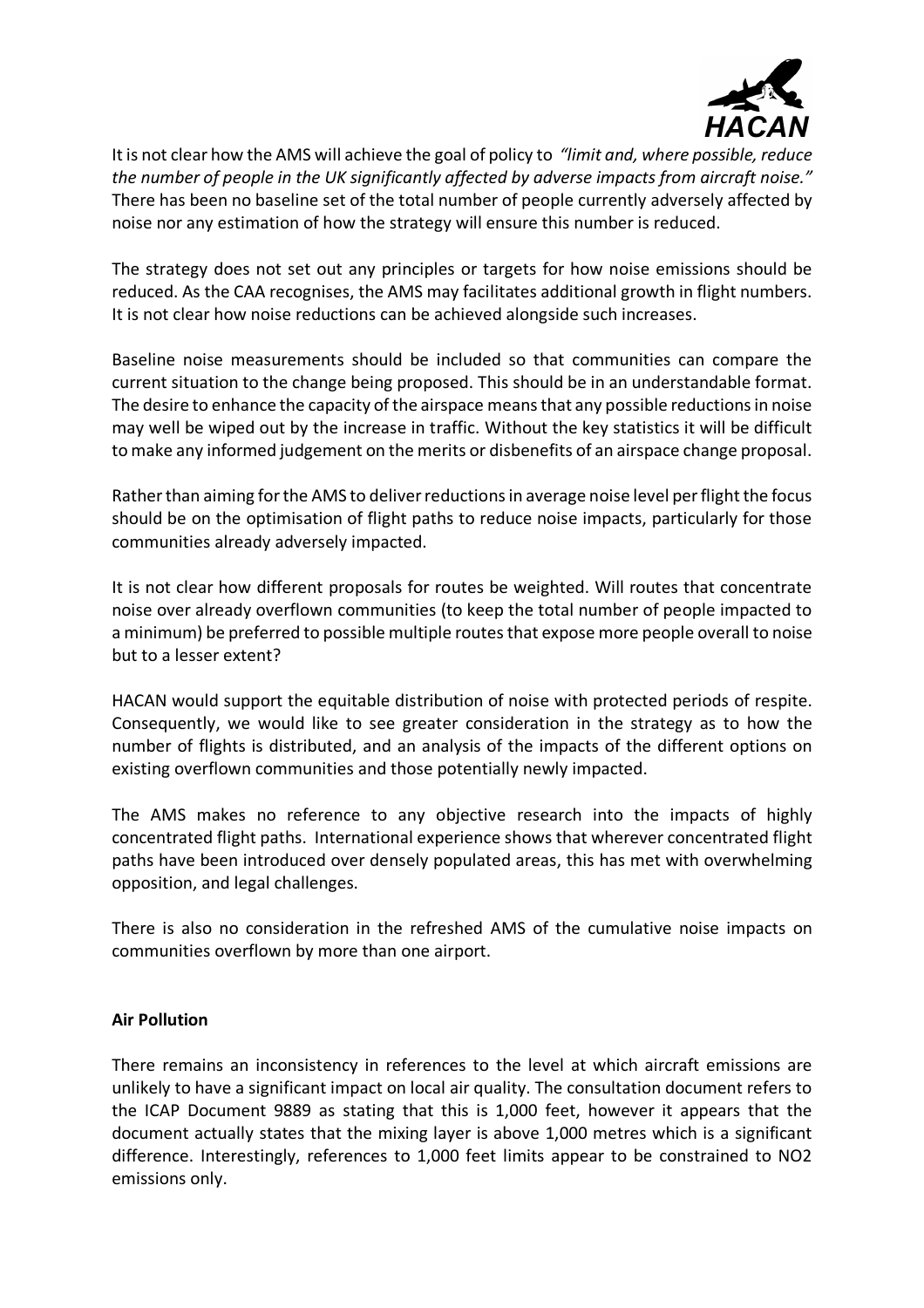

Despite requests from communities and environmentalists for clarity on this position, we understand that it remains uncertain which height the impacts of airspace changes will be measured from.

This needs to be defined in the strategy if communities are going to be able to understand the AQ impacts of proposed airspace changes. This is also surely vital for airports to be aware of now in considering the rage of their options during the design phase.

There also needs to be consideration given to the impact of UFPs given the increasing body of evidence that shows the harm this type of emissions have on public health.

#### **Health**

The CAA should assess the adequacy of the way in which noise annoyance and health impacts are assessed. This is vital to ensuring local communities are provided with a comprehensive understanding of the impacts an ACP will have on their health.

Clarification is required of how the assessment of health impacts is factored into ACPs, for example, what impact the creation of a respite route could have in terms of reducing the total adverse health of the ACP.

In particular, HACAN is concerned about the physical and mental health impact of concentrated flight paths on overflown communities. We suggest that a robust assessment should be undertaken, including engagement with stakeholders on the terms of reference, to fully understand the range of impacts of concentration.

It is disappointing to see no mention at all made in the AMS of the impact of aircraft noise on mental health. Aircraft noise has a particularly negative impact on those people with serious mental health illness (SMI).

Some mental illness may be triggered or exacerbated by uncontrollable noise. It is known that irritation (unresolved annoyance) is an indicator of potential or actual relapse in some mental illnesses such as depression. Moreover, anxiety about being unable to stop or 'shut out' the source of the toxic irritation only serves to fuel a downward loop of despair and ill health.

The need to feel safe in one's home is a basic human right and is especially crucial for those people with (SMI) who are particularly vulnerable to noise. Indeed, Public Health England and the Equality Commission have publicly stated the centrality of this to MH equality and good mental health generally.

### **2. Have we captured the drivers for change adequately in Part 1, Chapter 2?**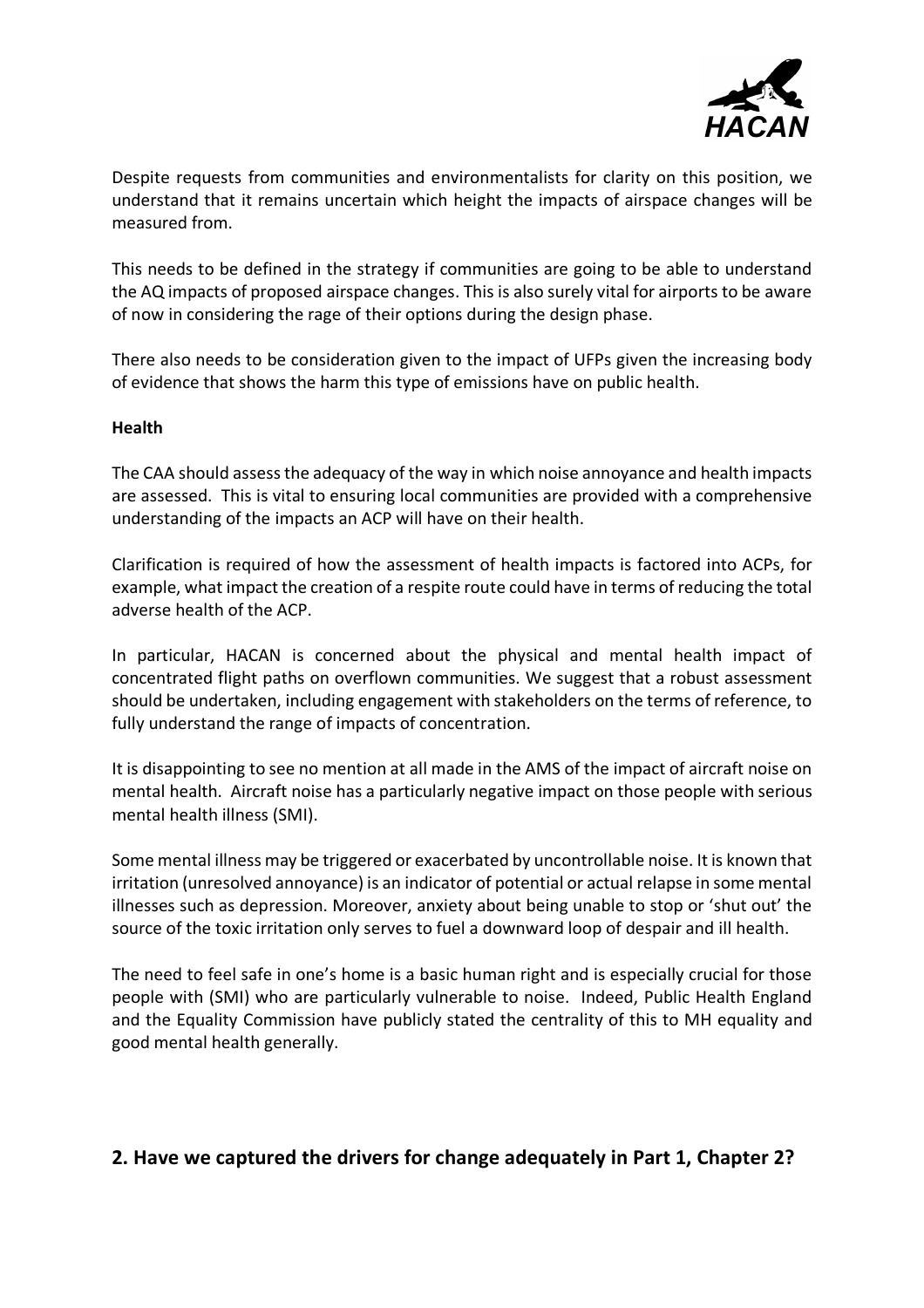

No. Reducing noise impacts should be a key driver for the design of airspace.

There are huge uncertainties around the rate of recovery of the aviation sector from the pandemic, the long-term impact on business travel and the industry desire for growth which appears incompatible with UK efforts at decarbonisation.

There is also a significant risk that should be identified as a driver: that of the failure of technological innovation to be delivered at the pace or scale required to support decarbonisation of aviation.

## **3. Have we identified the right stakeholder groups in Part 1, Chapter 2?**

The other key stakeholder group that has not been referenced is communities that will be impacted by aircraft noise as a result of the AMS programme. This is naturally difficult to define given that airports like Heathrow are only in the design phase of their ACP, however there are potentially hundreds of thousands of people who could be newly overflown and adversely impacted. This challenge needs to recognised in the strategy and steps taken to begin to identify these communities.

Another missing group is owners and/or managers of legally protected open spaces and buildings that are and/or will be affected by flight paths, such as the Royal Parks. Aircraft noise and potentially aircraft emissions significantly impact their visitors who come for enjoyment and tranquillity and their biodiversity and landscapes.

Further, there is little evidence that the engagement that has taken place to date has significantly influenced the approach adopted by either ACOG or the individual airports.

### **4. What are your views on the nine delivery 'elements'?**

The nine delivery elements are completely focused on delivering the purported benefits of the AMS for the aviation industry. Environmental sustainability must be considered as a separate delivery element to ensure that it is afforded equal weight in any trade-offs between industry and community benefits.

There is also no reference to ensure that aircraft follow operational best practice that results in the lowest possible environmental impact. It is no benefit to overflown communities having individually quieter aircraft if they are not flown in a manner that minimises their noise footprint.

In terms of the first element and potential use of PBN, there remains significant concern amongst communities around Heathrow that this is unlikely to deliver any reduction in noise emissions. HACAN is aware that where PBN has been introduced globally it has had the greatest success at airports where a significant proportion of the flight paths are over the sea.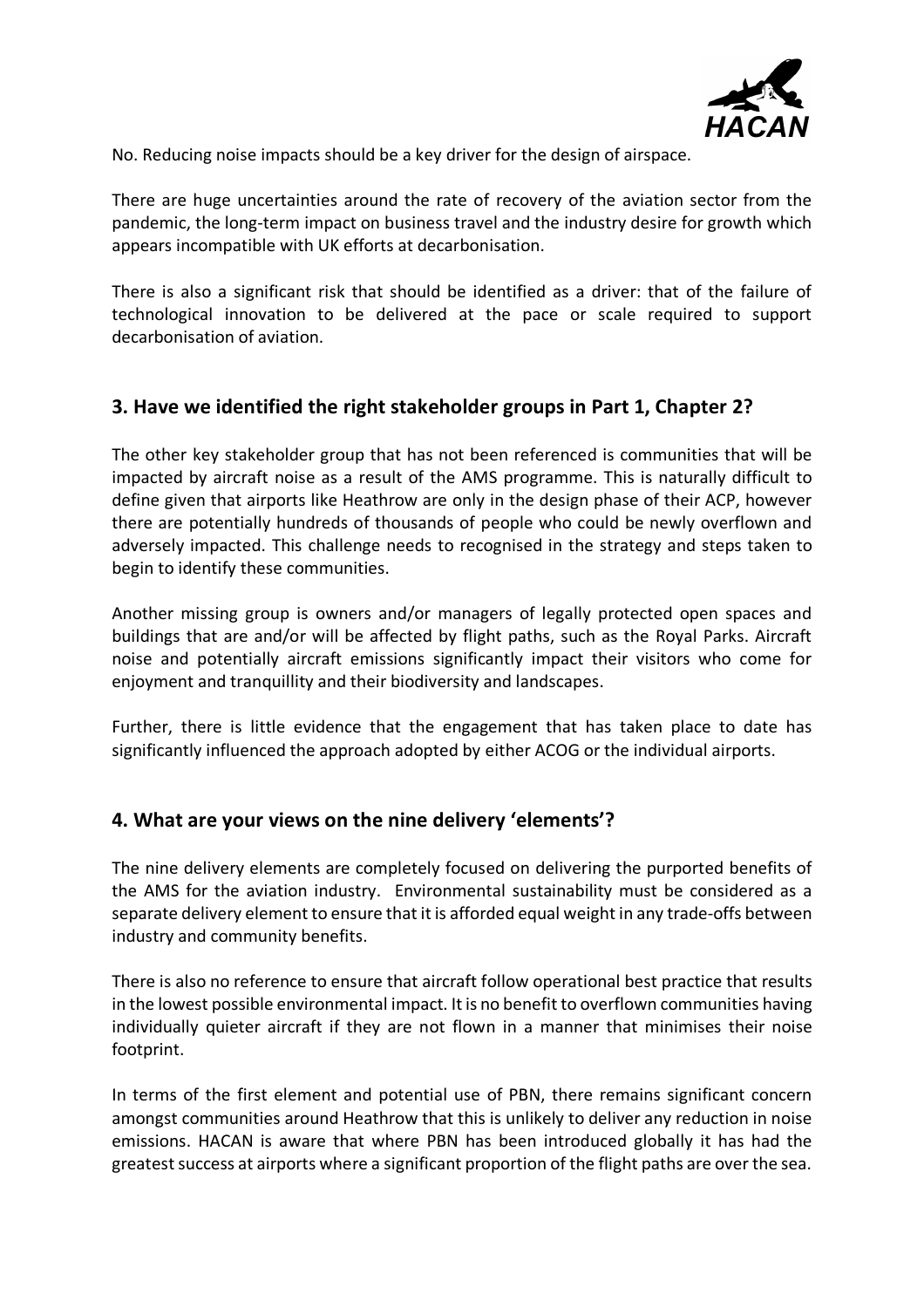

This is not the case at Heathrow where flight paths cross over communities which are highly densely populated. Thus, it will not be possible to concentrate a flight path that avoids flying over people.

There has been some discussion of using multiple, rotating flight paths and switching these to provide some period of respite. However, there remain concerns about what valuable respite actually looks like as this has still not be properly defined (although HACAN is conscious that the CAA is working on this currently). We also understand that there are limits to how much data (and thus how many routes) individual aircraft's flight management systems are able to handle. It would be useful if the next iteration of the masterplan were able to shed some light on these technological limitations.

# **5. Part 3 of the AMS will cover who is responsible for deploying the delivery 'elements' and related activities, and how. At this early stage, what are your views on any requirements we should have for those tasked with the deployment of those elements and activities?**

In HACAN's view the loss of ICCAN to assist with the delivery of noise reduction is regrettable. Consequently, the CAA's new Environmental Panel should be strengthened by being placed on a statutory footing, completely independent from the CAA, be appropriately resourced and empowered to monitor implementation of airspace proposals. This should also include powers of enforcement and the ability to place operational restrictions on airports who fail to deliver promised noise or emissions reductions.

# **6. How effective has the AMS governance structure been, for example in terms of overseeing delivery of the strategy, stakeholder engagement or transparency?**

There remains a substantial challenge for the AMS governance structure to gain the trust of local communities. This has been exacerbated by the abolition of ICCAN which has left a significant gap in accountability for environmental and health impacts.

There also been multiple requests made at both the Airspace Strategy Board and the Aviation Noise Engagement Group by community representatives for the AMS governance structure to address a number of issues around the understanding the impacts of airspace changes on local communities. These include:

- Technology paper on benefits and limitations of AMS what is possible and what is not.
- What are the Benefits/Disadvantages of PBN?
- What are the health impacts of concentrated flight paths?
- What is the value of Respite and how is respite defined?